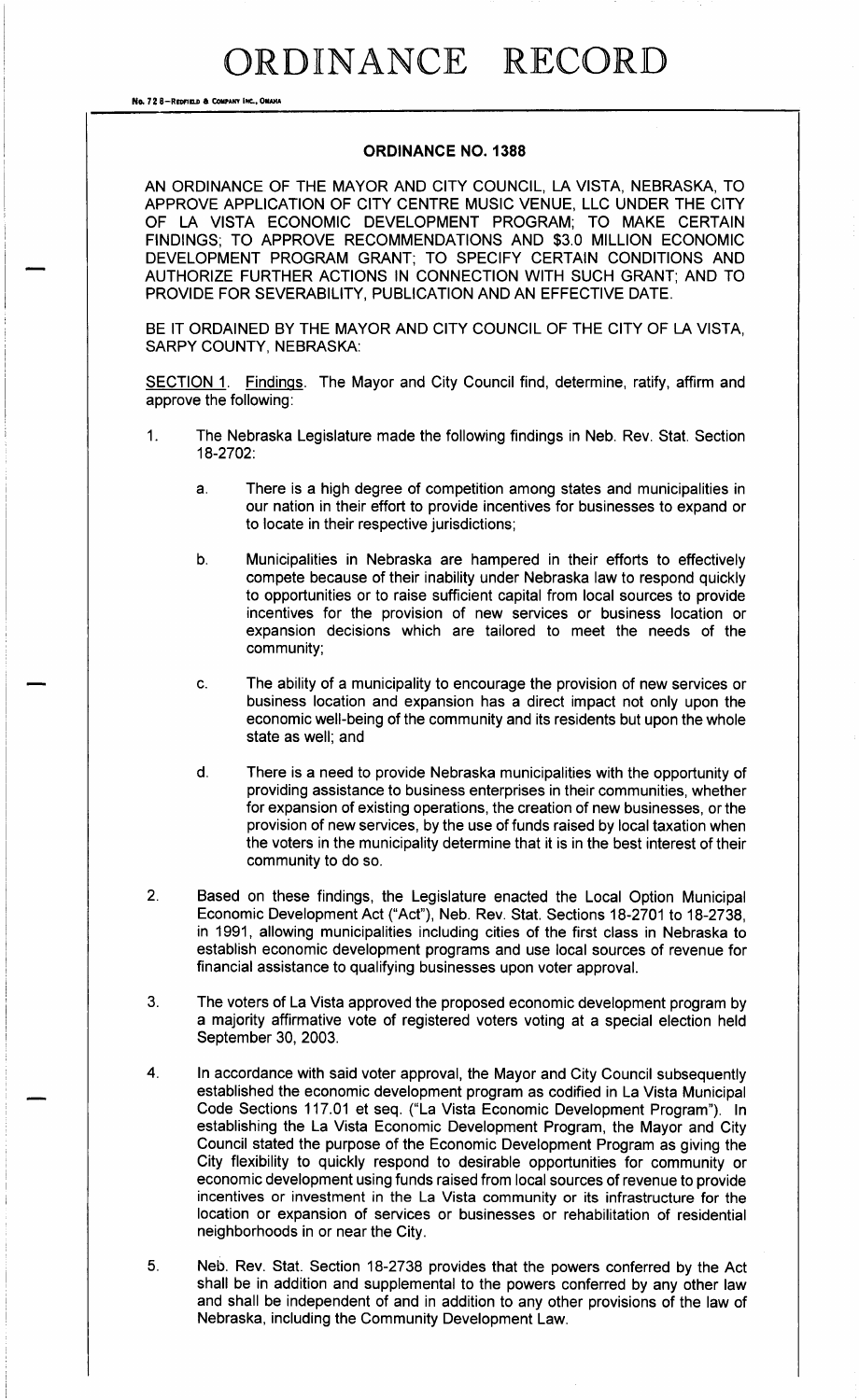No. 72 8-REDFIELD & COMPANY INC., OMAHA

- 6. Neb. Rev. Stat. Section 18-2738 further provides that the Act and all grants of power, authority, rights, or discretion to the City under the Act shall be liberally construed, and all incidental powers necessary to carry the Act into effect are expressly granted to and conferred upon the City.
- 7. Section 117. 14 of the La Vista Economic Development Program provides broad authority for the City to provide financial assistance to qualifying businesses, including grants.
- 8. City Centre Music Venue, LLC, on behalf of itself and affiliated Astro Theater, LLC, Applicant") submitted an application and request for Program benefits Application") for <sup>a</sup> proposed state of the art, best in market specialty indoor/outdoor live performance venue and related facilities in La Vista City Centre of the 84<sup>th</sup> Street Redevelopment Area, constructed and operated at a scale and in a manner to bring new performers to the market and attract visitors to the City Event Center"). Total estimated cost to design, construct, acquire, and equip the proposed project is \$22.6 million. Applicant requests the City provide a \$3.0 million grant for development, construction, acquisition, and equipping of the Event Center Grant"). Applicant will directly pay or finance all remaining costs of the project. The City would not have any responsibility with respect to the Event Center, including without limitation, its construction, equipping, upkeep, maintenance, repairs, or replacement. Applicant, as a condition of the Grant, agrees that the Event Center and related parking in perpetuity will be available for use or events of the City or its designee (" Right of Use") each calendar year on days when other events are not previously scheduled for events of Applicant, for a total of not less than ten days per year, fully staffed by Applicant and at no cost or expense to City or its designee, except actual costs of entertainment and labor, and no markup or profit. If ticket services are used for such events, Applicant will provide ticket services at no cost or additional charge to City, its designee, or attendees. Such City Right of Use will be subject to any additional requirements specified in connection with the grant or as agreed in writing by the City and Applicant.
- 9. The Program Administrator of the La Vista Economic Development Program made a preliminary determination that the Application appeared to be viable pursuant to La Vista Municipal Code Section 117.16(B), in part based on the following:
	- The Applicant is a qualifying business and eligible under the La Vista Economic Development Program. The Application states that the Applicant is a limited liability company which, upon opening of the Event Center, derives its principal source of income from tourism- related activities, and any employment related requirements will be satisfied. Consequently, the Applicant is eligible under the La Vista Economic Development Program;
	- The proposed grant and activities are eligible under the La Vista Economic Development Program;
	- The Application indicates that the Applicant does not have any actual or potential legal actions or other risks that may significantly impact its ability to perform; and
	- The Applicant has complied with application requirements to the satisfaction of the Program Administrator.
- 10. The Program Administrator, pursuant to La Vista Municipal Code Section 117.16(C), referred the Application to the Application Review Committee for review and for the Committee to perform responsibilities under the Economic Development Program. The Program Administrator also sought advice of the Citizen Advisory Review Committee to the Mayor and City Council. A copy of the Application also was provided to Stone Consulting ("City Consultant"), the City's consultant which specializes in assessing and advising municipalities regarding such developments, for analysis and feedback. In summary, the City Consultant concluded that the project described in the application is an excellent opportunity for the City. Presented at this meeting is a copy of the Program Administrator's Memorandum presented at the meetings of the Application Review Committee and Citizen Advisory Review Committee with respect to the proposed project described in the Application. .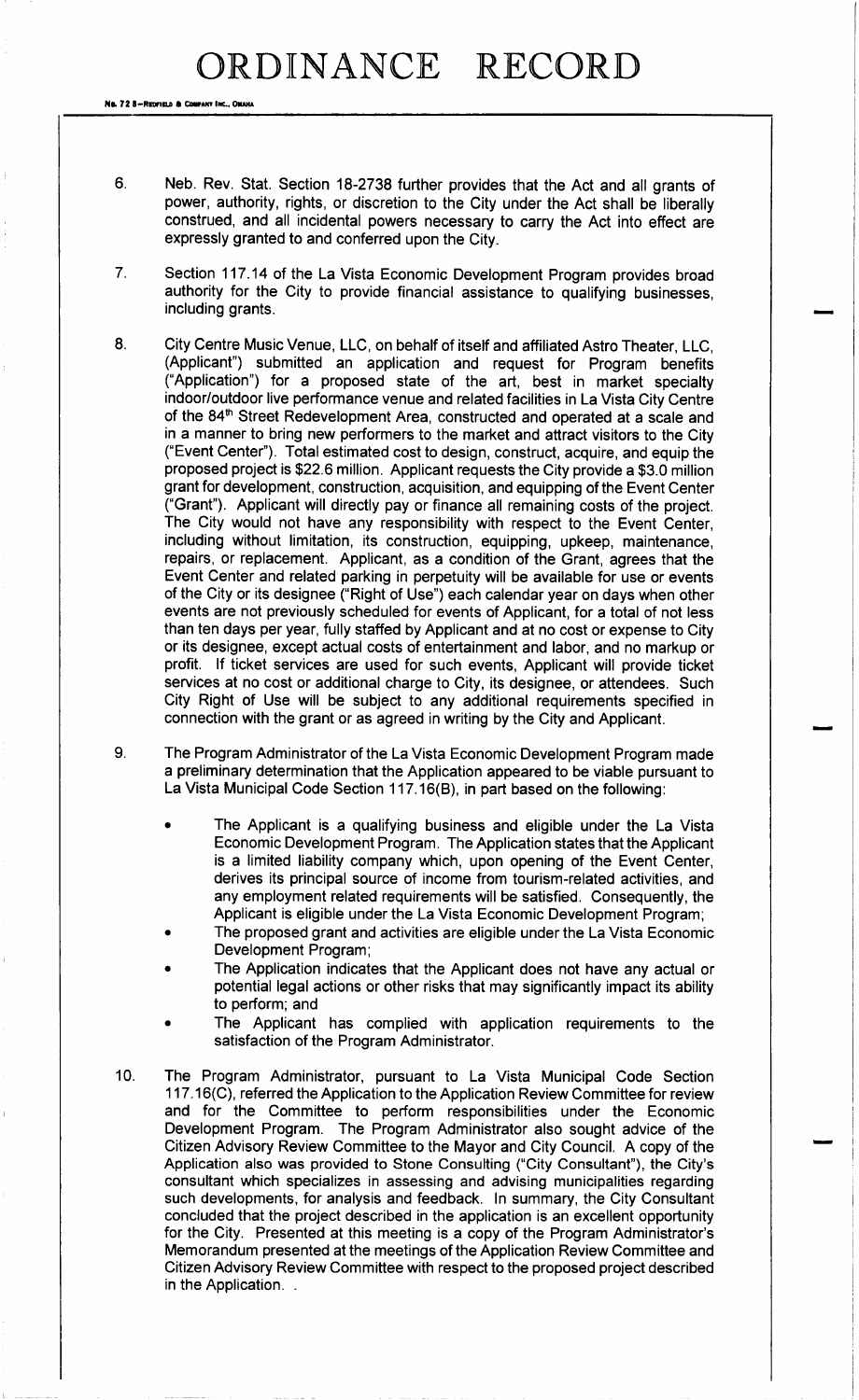## RDINANCE RECORD

No. 72 8-Redfield & Company INC., OMAH

- 11. The Application Review Committee reviewed the Application, any supplemental financial or other information furnished, the above- referenced Memorandum, and City Consultant findings, and provided any recommendations to the Program Administrator concerning negotiations with the Applicant and whether any further information, assurances, certifications, requirements or guarantees from the Applicant are desired. Once the Committee completed its review, and following any additional negotiations by the Program Administrator, the Application Review Committee, based on its review of the Application and other information provided, found and determined that the Applicant under the Application demonstrated to the satisfaction of the Application Review Committee:
	- The Applicant's eligibility for funding under the La Vista Economic Development Program;
	- That the type and amount of assistance requested in the Application is appropriate and desirable for the City;
	- A desirable level, type and quality of public benefit to the City or its residents from the Applicant's proposed use of the funding; and
	- That the timing, type, magnitude and probability of public benefit that is likely to be achieved from the funding is reasonable and efficient in relation to the cost of funding provided.
- 12. The Application Review Committee recommended approval of the Application; and that said Application be submitted to the La Vista City Council for consideration of approval and funding ("Application Review Committee Recommendation"); subject, to the following conditions to the satisfaction of the Program Administrator or her designee ("Conditions"):
	- a. Submittal, satisfaction, or waiver of any additional information or requirements as Program Administrator determines advisable to the satisfaction of the Program Administrator;
	- b. Applicant indicated in the Application that Applicant will directly pay or finance through a third-party lender all costs of constructing and acquiring the facilities, except as provided by the proposed City grant. The Program Administrator or the Program Administrator's designee shall confirm appropriate documentation evidencing negotiations with one or more primary lenders for financing construction of the Event Center and the terms on which said financing will be provided. Applicant shall update said documentation from time to time for any material changes or as otherwise required by the Program Administrator;
	- c. Such further due diligence, information, assurances, certifications, requirements or guarantees from Applicant as Program Administrator from time to time may determine necessary or appropriate; and
	- d. Grant receipt in form and content satisfactory to the Program Administrator.
- 13. The Citizen Advisory Review Committee ratified and adopted the Application Review Committee Recommendation and recommended to the Mayor and City Council that the Application be approved and funded, subject to any terms or conditions as the Mayor, City Council, Program Administrator, or any designee of any of them determines necessary or appropriate.
- 14. The City Council agrees with the findings, determinations, conclusions and recommendations of the Program Administrator, Application Review Committee, and Citizen Advisory Review Committee with respect to the Application.
- 15. The City Council finds and determines that the Application and the Applicant thereunder, have satisfied all applicable requirements, including requirements of the La Vista Economic Development Program.
- 16. The City Council desires to accept and approve the recommendation of the Program Administrator and Committees and take further actions with respect to the Application, subject to such conditions as set forth below.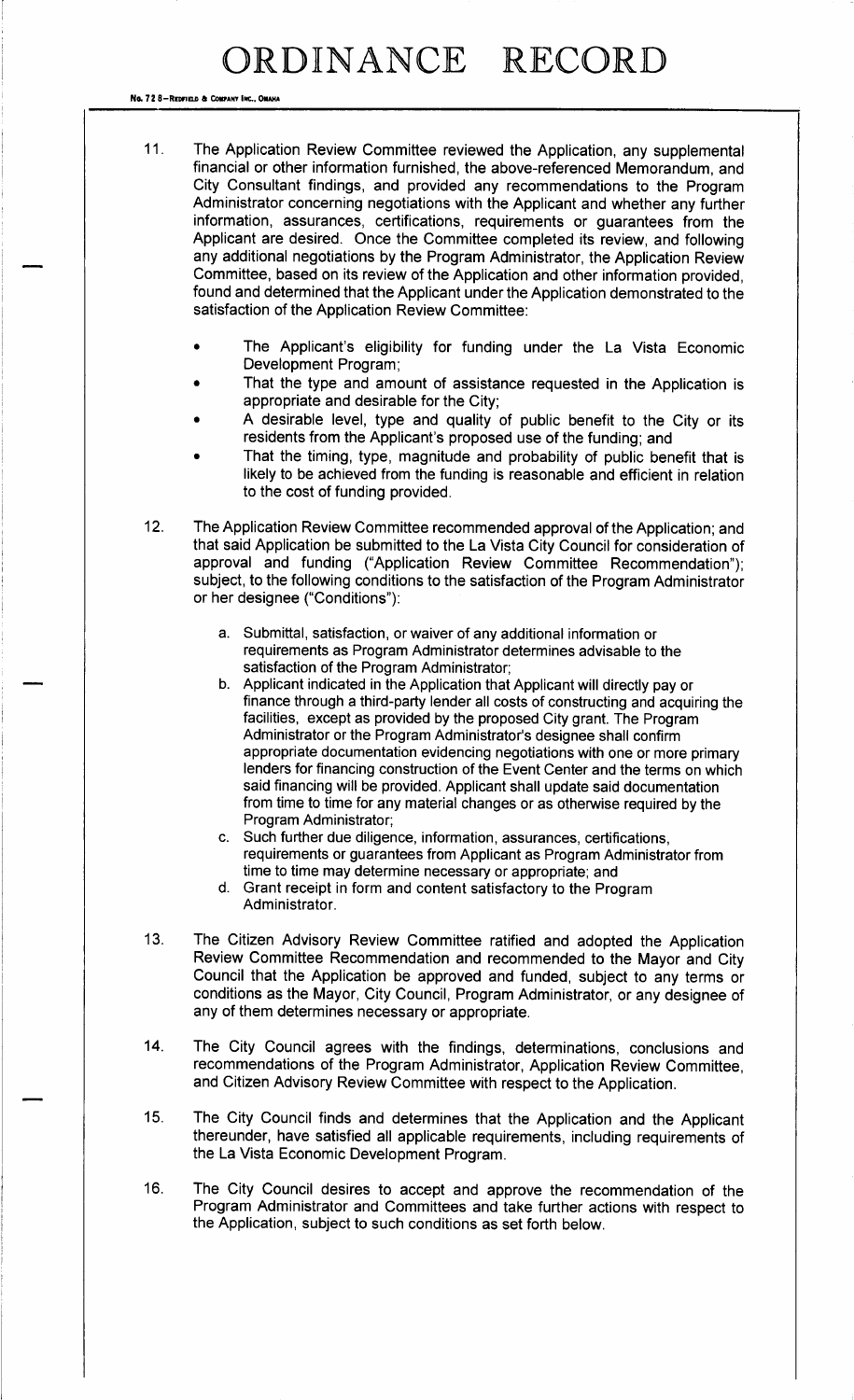No. 72 8-REDFIELD & COMPANY INC., OMAHA

SECTION 2. Approval. The Mayor and City Council hereby approve the following, subject to the conditions specified in this Section or Section 3 below:

1. All findings, determinations, conclusions, proceedings, actions and recommendations of the Program Administrator, Application Review Committee, and Citizen Advisory Review Committee with respect to the Application are hereby ratified, affirmed, adopted and approved.

2. The Application Review Committee and Citizen Advisory Review Committee recommendations of approval of the Application are hereby accepted, adopted and approved; and said Application is hereby approved..

3. The Application and \$3.0 million Grant requested in the Application are hereby approved.

SECTION 3. Conditions. Actions and approvals contained in this Ordinance, including, but not limited to, approval and disbursements of the Grant, shall be subject to the following conditions:

- 1. City Right of Use of the Event Center in perpetuity;<br>2. Conditions set forth in Section 1;
- 2. Conditions set forth in Section 1;<br>3. Commitment of a third party ler
- 3. Commitment of a third party lender and private funds on satisfactory terms for Applicant to acquire, develop, construct, equip, and complete the Event Center Applicant Commitments");
- 4. Approval, closing, issuance and availability of proceeds of any City bond or other financing to provide the Grant;
- 5. Closing and funding of Applicant Commitments to the satisfaction of Program Administrator or Program Administrator's designee;
- 6. Commencement and diligently proceeding to completion of construction and equipping the Event Center;
- 7. Execution or delivery of such receipts, agreements, instruments, or other documents, information, or requirements as the Program Administrator or Program Administrator's designee determines necessary or appropriate in connection with the Grant or any Grant disbursement;
- 8. Performance of applicable terms, conditions, and requirements of all agreements, documents, and instruments of the Agency or City to which Applicant or any affiliated entity is a party or bound, including without limitation, Astro Theater, LLC, La Vista City Centre, LLC, City Centre I, LLC, or E&W, LLC; and
- 9. Such further information, assurances, certifications, requirements of Applicant as the Program Administrator or Program Administrator's designee from time to time may determine necessary or appropriate.

SECTION 4. Authorization of Further Actions. The Mayor, City Administrator, City Engineer, City Clerk, and any designee of any of the foregoing, each shall be authorized to take such further actions, including without limitation executing documents and instruments, as he or she determines necessary or appropriate to carry out the actions approved in this Ordinance.

SECTION 5. Severability Clause. If any section, subsection, sentence, clause or phrase of this ordinance is, for any reason, held to be unconstitutional or invalid, such unconstitutionality or invalidity shall not affect the validity of the remaining portions of this ordinance. The Mayor and City Council of the City of La Vista hereby declare that it would have passed this ordinance and each section, subsection, clause or phrase thereof, irrespective of the fact that any one or more sections, subsections, sentences, clauses or phrases be declared unconstitutional or invalid.

SECTION 6. Effective Date. This ordinance shall be in full force and effect from and after passage, approval and publication in accordance with applicable law.